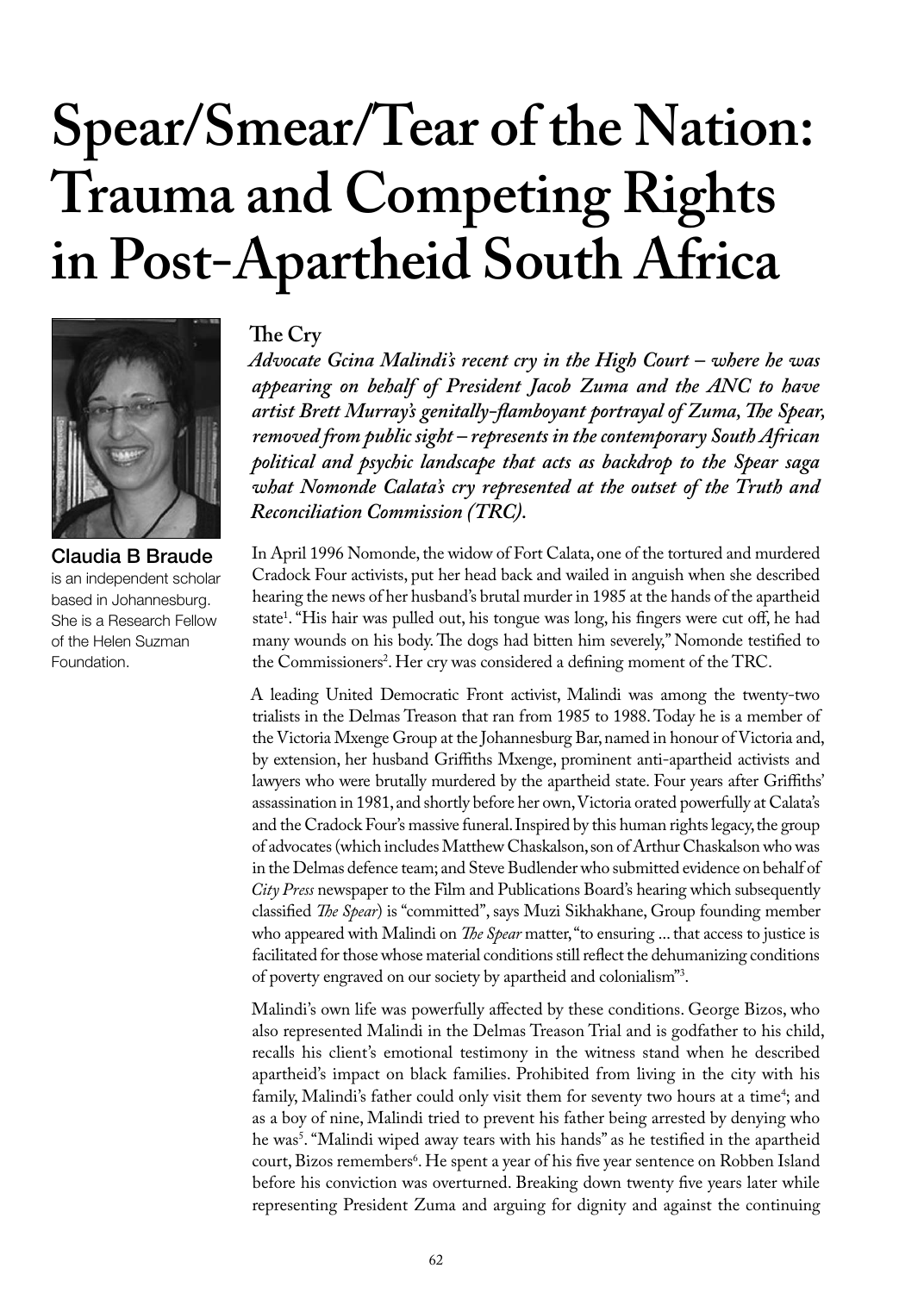dehumanization of millions of South Africans, Malindi recalled past traumas. "I was just overcome by emotions and there is a history to it as a former activist," he said immediately afterwards'.

Judge Neels Claassen's decision to insulate Malindi's cry from public view reiterated the way his and others' pain and trauma have consistently been swept under the carpet of reconciliation. Government spokesman Jimmy Manyi's criticism of E.tv for not broadcasting Malindi's emotional moment, before Claassen's decision, provides a key to understanding the significance of the *Spear* saga. "E.tv censored the visual that would have shown [Malindi's] deep pain and emotion, that expressed the culmination of the sentiment of humiliation and denigration of the dignity of President Jacob Zuma, his office and the African culture that is shared by millions

*By eliciting perceptions of The Spear as profoundly attacking Zuma's dignity, the decision by the Goodman Gallery to hold Murray's exhibition, Hail to the Thief, II, inadvertently brought to the surface the rage, pain and denigration many black South Africans continue to feel, in spite of all the political changes.*

of South Africans," said Manyi8 . Consistently suppressed in the name of forgiveness and reconciliation, these 'sentiments of humiliation' 'shared by millions of South Africans' are manifestly raw to the touch.

## *Humiliated, Still*

By eliciting perceptions of *The Spear* as profoundly attacking Zuma's dignity, the decision by the Goodman Gallery to hold Murray's exhibition, *Hail to the Thief, II*, inadvertently brought to the surface the rage, pain and denigration many black South Africans continue to feel, in spite of all the political changes. "Blacks feel humiliated and spat on by their white counterparts in situations like this," writer and sangoma Mongane Wally Serote told the *Mail & Guardian*<sup>9</sup> . The painting was "no different to labelling black people kaffirs", he said<sup>10</sup>.

Murray was insufficiently attuned to the way his politically satirical representation of Zuma employs a visual language highly evocative of racist representations and treatments of black male bodies. But others quickly drew his and wider attention. "The painting ... reopens old and painful wounds. Flawed as Zuma is as the head of state, husband and father, no one deserves to be humiliated in that way. Especially not in a country with a long and shameful history of publicly putting its black males in 'a state of undress'," Siyanda Mhlongo commented<sup>11</sup>. "I am a descendant of those who were dispossessed of their land ... [M]y ancestors were made to strip naked in public and – like cattle – walk through a dipping tank filled with disinfectant to live and work in the city," he said, describing the emergence of the black proletariat and the creation of cheap black labour pools<sup>12</sup>. "[M]any of my father's generation ... still had to be subjected to the dastardly deed of having his genitals exposed in public for city officials to decide if they were healthy enough to work or had to be deported to some 'homeland' in the yonder," Mhlongo said<sup>13</sup>.

Mhlongo and others compared Murray's representation of Zuma with the treatment of Sara (Saartjie) Baartman (1890-1915), the Eastern Cape Khoi woman orphaned in a Commando raid and owned as a slave by Dutch farmers. "Ten years after the return of Baartman's remains ... to SA on May 6, 2002 ... and almost in the vein of Cezar and Regu, the ... Goodman Gallery has exhibited a painting of President Jacob Zuma with his genitals exposed," Corwin Luthuli Mhlahlo wrote to the press<sup>14</sup>. She was referring to Hendrick Cezar, brother of the slave owner, who exhibited Baartman in England, and French animal trainer Regu, who exhibited her in France. After Baartman's death,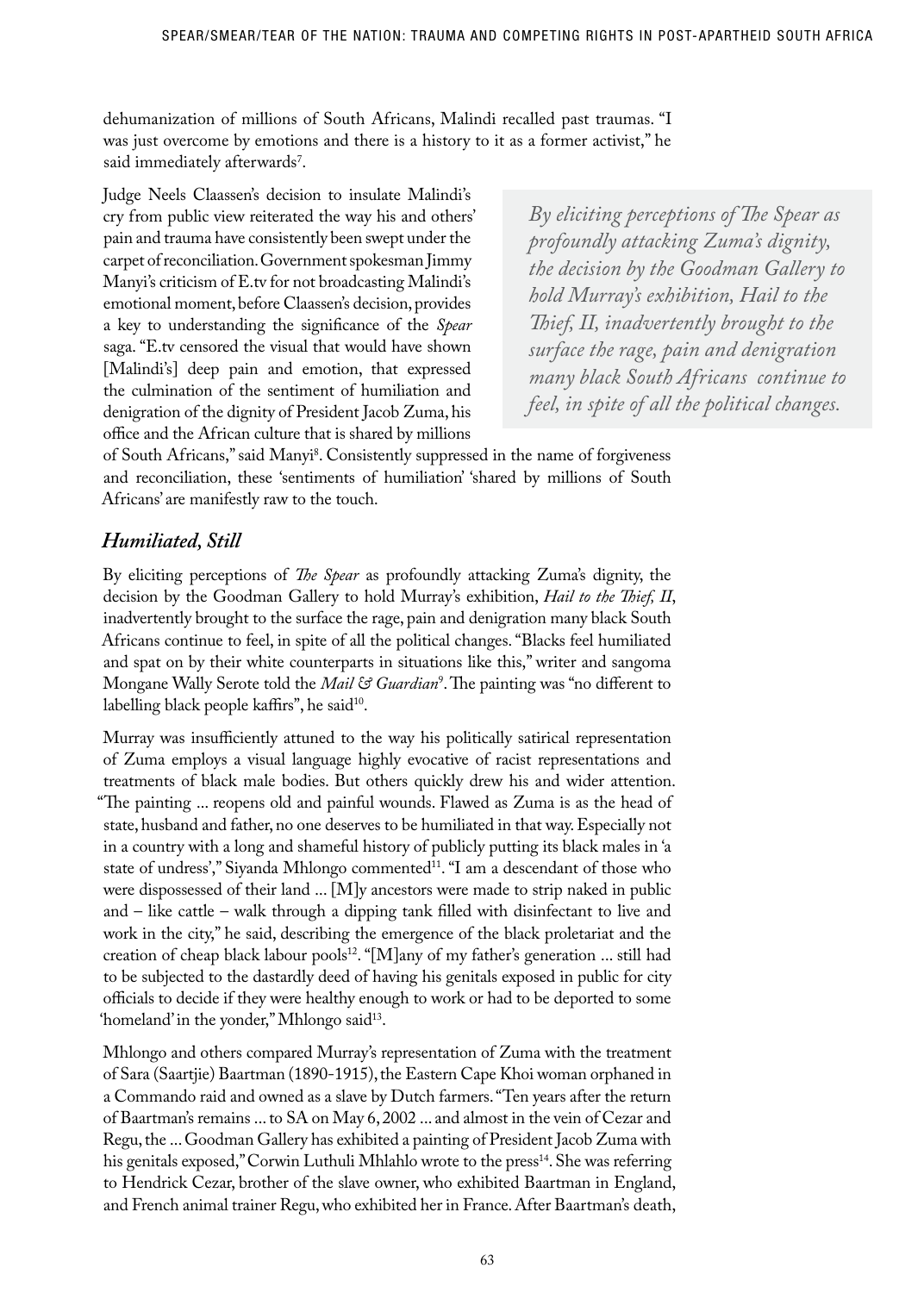her genitals were displayed in the Musée de l'Homme in Paris, only removed from view in 1974. Agreeing with regard to Zuma that "Baartman suffered the same humiliation by the colonialists who ridiculed her body"<sup>15</sup>, Mhlongo asserted the necessity of balancing constitutional rights. "[G]iven our country's history of racial humiliation and oppression ... freedom of expression, which includes the right to artistic creativity ... should be exercised with utmost responsibility and respect for human dignity," he said<sup>16</sup>.

*If Malindi's cry echoes Calata's, the Spear saga echoes that surrounding the South African Human Rights Commission's (SAHRC) 1999 inquiry into racism in the media.*

## *Freedom of Expression v Dignity*

Indeed, emerging from our country's struggle against this history, and responding to its dehumanising and humiliating impact on the lives of the majority of our people, the South African Constitution is founded on three "conjoined, reciprocal and covalent"<sup>17</sup> rights: freedom, equality *and* human dignity.

Events around Murray's exhibition, particularly the thousands of people who marched on the Goodman Gallery to assert the supremacy of dignity over freedom of expression (many wearing free ANC T-shirts declaring "We say No to Abuse of Artistic Expression"), have forcefully shown us the challenges involved in balancing these rights as our transitional society reels under the weight of the material realities of our broken communities and wounded psyches.

If Malindi's cry echoes Calata's, the *Spear* saga echoes that surrounding the South African Human Rights Commission's (SAHRC) 1999 inquiry into racism in the media. I consulted to the Commission on the inquiry, which was initiated by a complaint from black professionals distressed by what they considered to be consistently racist media representation.

Watching the Murray versus Zuma saga unfold, I had a sense of déjà vu. Together with the SARHC, I learnt the hard way about people's difficulties in even acknowledging the need to balance the three foundational constitutional rights. The media refused to engage in the research process, erroneously believing that such an examination in the name of an individual's dignity fundamentally assaulted freedom of expression. Their lawyers defended their refusal on the basis of American jurisprudence which foregrounds freedom above everything. Mocking the process, the media falsely represented it to the public as an assault on freedom of expression and consequently our constitutional democracy.

But two years later, in an unrelated judgment, Judge Johann Kriegler explicitly dismissed the applicability for South Africa of reliance on the American approach to freedom of speech. Noting the difference between the 'unequivocal and sweeping'18 American First Amendment and the limitations<sup>19</sup> on the right to freedom of expression relating to the corresponding Section 16(1) of the South African Constitution, Kriegler described reliance on the First Amendment, unencumbered by considerations for dignity that counter our discriminatory past, as "a wholesale importation of a foreign product"20 which "does not fit and is more likely to confuse than to clarify"21. At the same time, he strongly upheld freedom of expression and its significance in South Africa's post-apartheid democratic society. "Having regard to our recent past of thought control, censorship and enforced conformity to governmental theories, freedom of expression – the free and open exchange of ideas – is no less important than it is in the United States of America," said Kriegler<sup>22</sup>. "It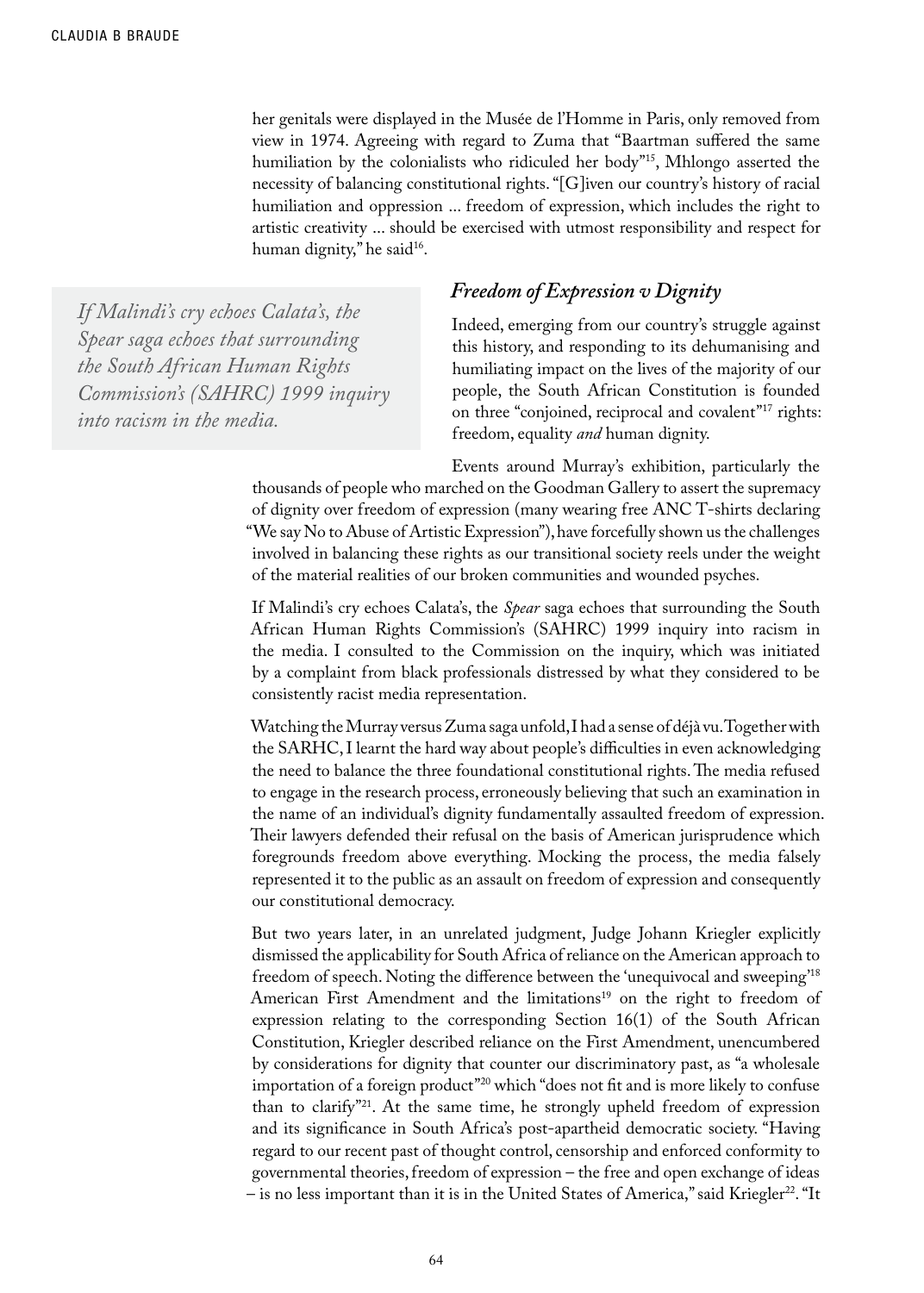could actually be contended with much force that the public interest in the open market-place of ideas is all the more important to us in this country because our democracy is not yet firmly established and must feel its way," he said<sup>23</sup>.

Responding in 1999 to the SAHRC inquiry, the media failed to understand that freedom of expression in South Africa has to be thought *in relation to* rather than *independent of* an individual's dignity. Misusing its power to shape public perception, it implicitly corroded its role as the Fourth Estate and itself contaminated the development of a truly democratic post-apartheid society. Its disregard for the constitutional emphasis on an individual's dignity has had long-term and damaging consequences. Had the media's legal representatives not bolstered their clients' defensiveness with a weak reading of our Constitution insufficiently cognisant of dignity as a foundational value, and had the media instead taken seriously professional and ethical codes of conduct and engaged their readers with respect, it would, in my view, have gone a long way to disarming the dignity card subsequently brandished by politicians and their supporters as a tool for media and other control.

Had current *City Press* editor Ferial Hafajee and her colleagues seriously addressed the issue then, she and her readers would have been better equipped to deal with the multiple challenges posed by the *Spear* saga now. The corresponding, if inverted, blindness in some political and other circles to the value our Constitution simultaneously places on freedom of expression is the flipside of the coin. Had Zuma and other leaders of the ANC and South African Communist Party (SACP) and their supporters understood that dignity has to be thought in relation to, and not independent of, freedom of expression, the *Spear* saga might never have arisen.

*In the name of the noble idea and grand narrative of forgiveness and reconciliation, in the sixteen years between the cries of Calata and Malindi, the individual apartheid subject who experiences psychological trauma has effectively been written out of the post-TRC national script.*

## *The Silenced Apartheid Survivor*

While actively shaping public opinion,the media also reflects it, operating within prevailing discursive norms. Indeed, the inattention to the individual displayed by the media in its response to the SAHRC systemically contaminates our entire social fabric and political landscape.

Nowhere is this more the case than in relation to the traumatised victim of apartheid who, like Malindi's cry in court, has been rendered mute in our post-apartheid society. This is true, paradoxically, where he or she was most vocal: in the TRC's human rights hearings. As a nation, we carefully staged a platform for the survivors to speak. We listened to Nomonde Calata at the TRC momentarily before we, equally carefully, choreographed her off the stage of our national consciousness. In the name of the noble idea and grand narrative of forgiveness and reconciliation, in the sixteen years between the cries of Calata and Malindi, the individual apartheid subject who experiences psychological trauma has effectively been written out of the post-TRC national script. Overlooked in our collective societal understanding, the ongoing trauma remains untreated. As such, it threatens our social stability and the future of our democracy.

A brief retrospective look at key moments in two related international conferences held at the University of Cape Town and organised by psychologist Pumla Gobodo-Madikizela makes this clear. The first, in 2006, reflected on memory and forgiveness a decade after the TRC24; the second, in 200925, considered the aftermath of mass trauma.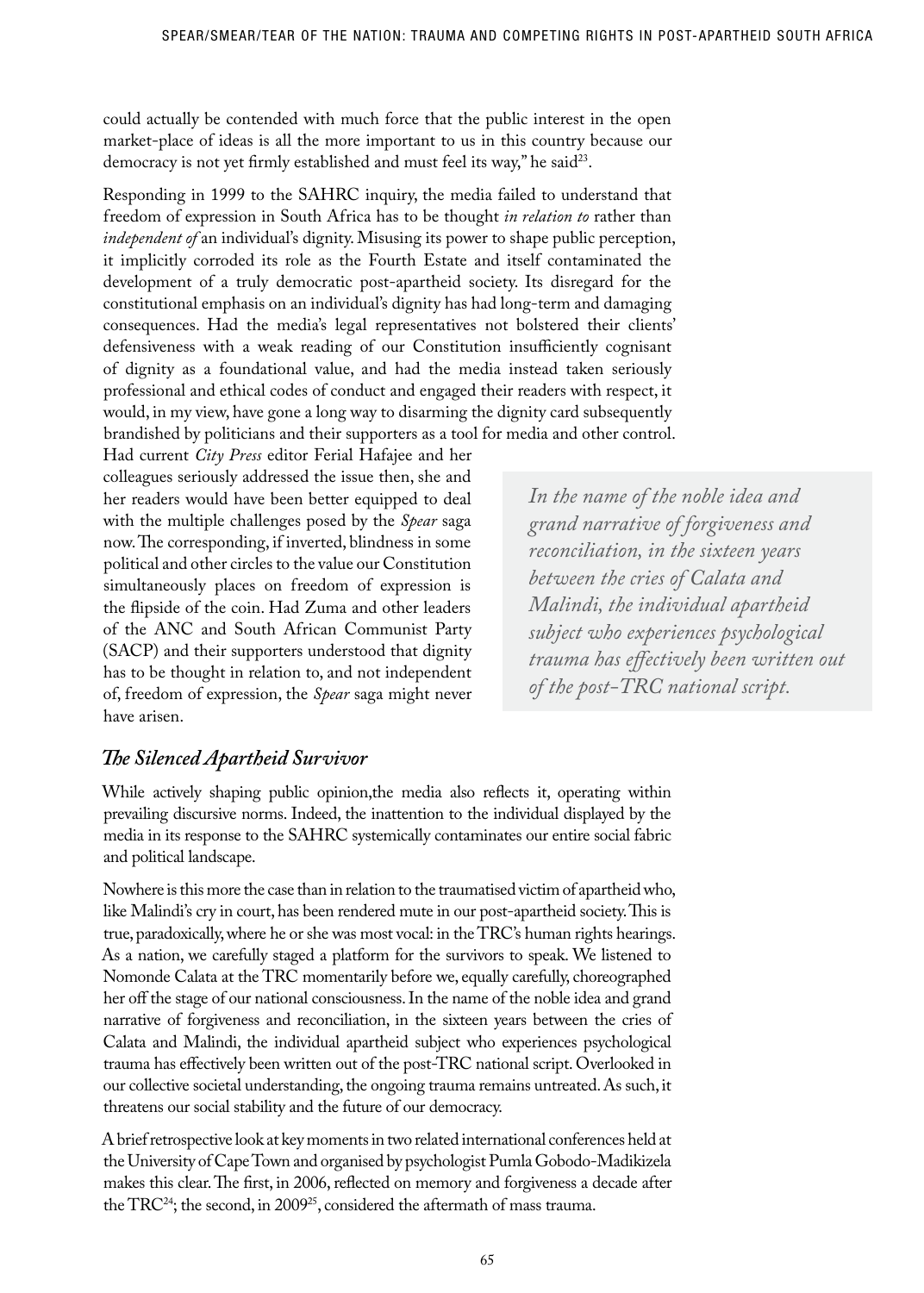*Highlighting the post-traumatic stress endemic in South African society, he showed that its effect is ripping apart the fabric of our society, and warned us that we leave trauma untreated at our own individual and collective peril.*

#### *2006: Vamik Volkan*

In his keynote address at the 2006 conference, psychoanalyst Vamik Volkan, who has worked in trouble spots around the world, emphasised that blindness to the dignity of the individual in the form of his or her psychological needs has consequences far beyond that person's immediate life<sup>26</sup>. Highlighting the post-traumatic stress endemic in South African society, he showed that its effect is ripping apart the fabric of

our society, and warned us that we leave trauma untreated at our own individual and collective peril.

Volkan emphasised the need to deal, not only with the material challenges left in apartheid's wake (poverty, unemployment, HIV/Aids ...), but simultaneously to consider the psychological phenomena that can arise after a political transition from a traumatising political system such as apartheid, when some people were traumatised at the hands of others, to the new political system in which the trauma previously experienced is ostensibly over.

He had only to refer to the previous day's *Cape Times* newspaper to illustrate his emphasis that "psychological processes contaminate every real life situation"<sup>27</sup> in this kind of transitional society. "Last year, according to the *Cape Times* yesterday, 1200 children were murdered in South Africa," he said, holding up the newspaper<sup>28</sup>. "1 500 children were victims of attempted murder. Last year in South Africa, according to yesterday's editorial, 24 000 children were assaulted, 22 000 children were raped"29. "Aggression and societal masochism have increased," said Volkan<sup>30</sup>. "We are sitting in this room. It is so 'normal' we don't feel the idea of children being killed," he said, visibly shaken himself<sup>31</sup>.

Volkan presented a psychoanalytic explanation for the social reality behind the child murder and other statistics, and the associated numbness of his audience and South Africans more widely. He described it as "biosocial degeneration", a self-destructive group phenomenon that occurs "when the shared trauma [inflicted by] long-lasting political regimes that aim to humiliate and cause severe losses in a society break the tissue of that society to one degree or another"32.

Comparing the psychological phenomenon of mourning involved when an individual loses a loved one with the societal mourning involved in the loss of prestige, honour, jobs etc, Volkan encouraged his South African audience to pay careful attention to the psychodynamics of the ability of individuals as well as large groups to mourn losses. "When there is biosocial degeneration, the mourning becomes extremely difficult. There are reasons why society becomes like individual perennial mourners," he said, referring to mourners whose grief doesn't end in the normal, healthy way but is sustained long after the experienced loss<sup>33</sup>. "This is extremely important to understanding South Africa or other traumatised societies," said Volkan<sup>34</sup>. "Reviewing all your losses – *dignity*, jobs, education, land, District 6, people who were killed or maimed – you get stuck in perennial type mourning, hoping to bring back what is lost. How are you going to form the remembrance formations that are key to healthy mourning?" he asked<sup>35</sup>.

Considering the dangers involved in incomplete societal mourning, Volkan highlighted other complex psychological phenomena resulting in the violence and numbing social breakdown. He indicated the shared unconscious identification with the oppressor,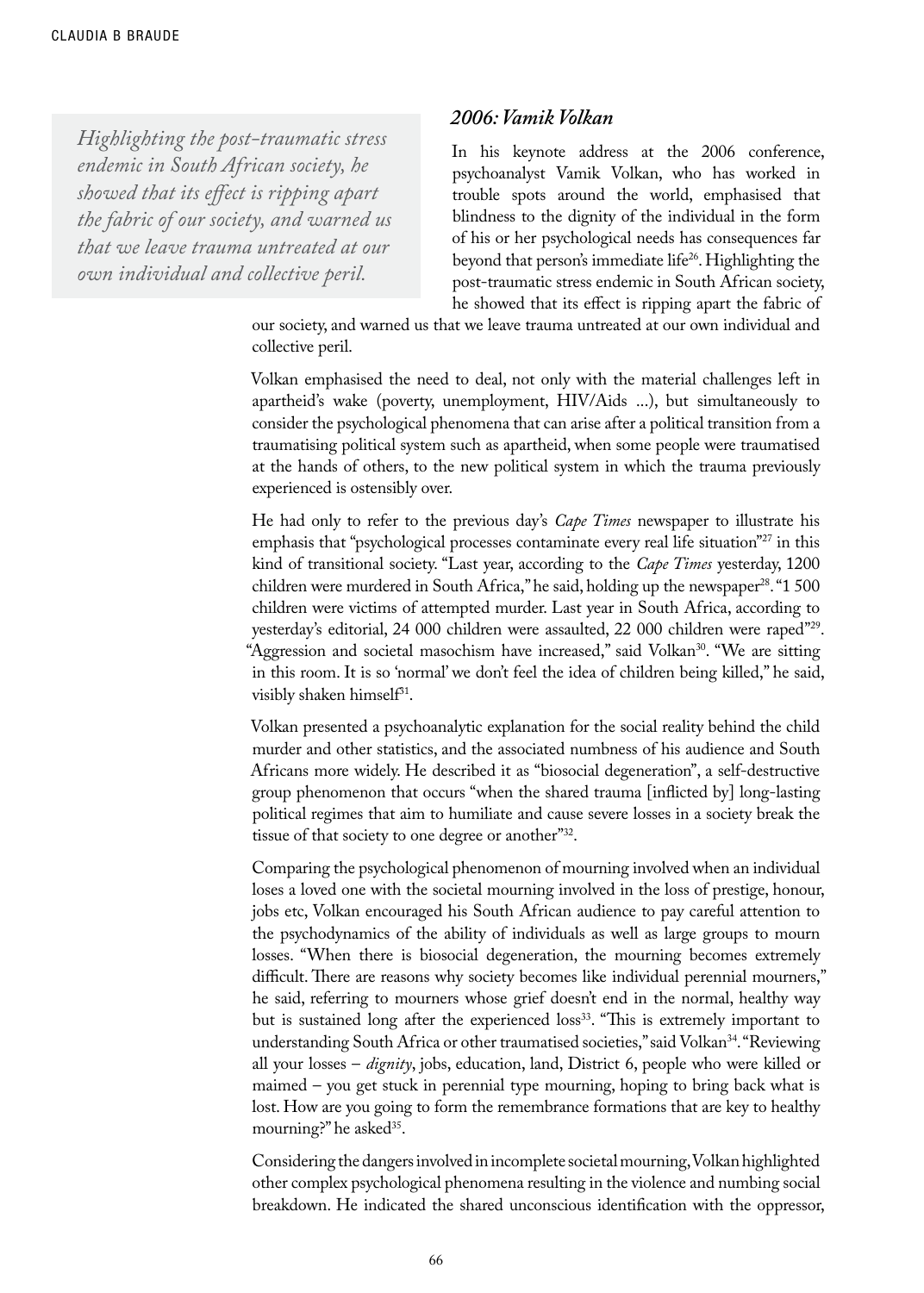which in South Africa involves identification with the racist oppressor. "You have an internal struggle. You find one kind of security identifying with the oppressor while, at the same time, you want to kill them. That brings all kinds of conflicts [which], when freedom comes ... corrupts the freedom period until it takes its course and can be corrected," he said<sup>36</sup>.

He also discussed the significance of people's shared inability during apartheid to be assertive when they were told where they could live, work and travel, for fear of being arrested, assaulted or worse. Exacerbating the trauma already resulting from the intolerable shame, humiliation and dehumanisation of apartheid, the increased helplessness accompanying this blocking of external motor activity resulted in the further blocking of a second psychological activity. "There is no avenue

*"True forgiveness cannot happen, as far as I'm concerned, without some work on the mourning process," said Volkan, gently but firmly popping the discursive national bubble.* 

for the normal expression of aggression," said Volkan<sup>37</sup>. "If your expression is blocked, you cannot turn it against the real enemy. You idealise masochism. You get stuck in it. The aggression turns towards your self. Splits occur in society, and people kill and humiliate each other," he said<sup>38</sup>. "You forget who are the original enemy and turn it into crime within your own community" he said<sup>39</sup>, presenting an acute diagnosis of the crime statistic and an analytical tool for understanding the bewildering and endemic violence.

"True forgiveness cannot happen, as far as I'm concerned, without some work on the mourning process," said Volkan, gently but firmly popping the discursive national bubble<sup>40</sup>.

His message regarding the endemic social effects of unacknowledged and untreated individual and collective trauma and unsuccessful mourning, and the accompanying limitations for forgiveness and social reconciliation, remained largely unheard in a context giddy with the prevailing narrative of healing through forgiveness, in which the trauma of the survivor plays second fiddle to forgiveness for the perpetrator.

# *Forgiving the Perpetrator (2006)*

This was a conference which, celebrating "Archbishop Desmond Tutu's Life of Peaceful Justice"41, hosted apartheid minister of law and order Adriaan Vlok who oversaw and authorised apartheid States of Emergency and the bountiful blood and destruction that flowed from them.

A beatific smile irradiated Vlok's face as he extolled the experience of washing the feet of the wives of men for whose deaths at the hands of his agents he was ultimately responsible. (Hoping Vlok would reveal their husbands' graves, the women endured his ritual<sup>42</sup>). Vlok smiled similarly as he was interviewed, on camera in the hallway, by Erda Siebert, a German psychoanalyst and daughter of a high ranking SS officer active in 1941 in Lithuania (where 96,4% of the Jewish population was murdered by Nazis and their enthusiastic Lithuanian collaborators). Siebert (who subsequently presented at the 2009 follow-up conference<sup>43</sup>) considered 'forgiveness' of Vlok and others responsible for serial deaths in the name of the state to be a useful paradigm in her quest for a form of posthumous forgiveness for her genocidal Nazi father<sup>44</sup>.

Gobodo-Madikizela, who assumed responsibility unto herself for 'forgiving' one such apartheid serial murderer, Eugene de Kock, is key to the success of Tutu's forgiveness script. Tutu's international promotion of the TRC as what he considers an advance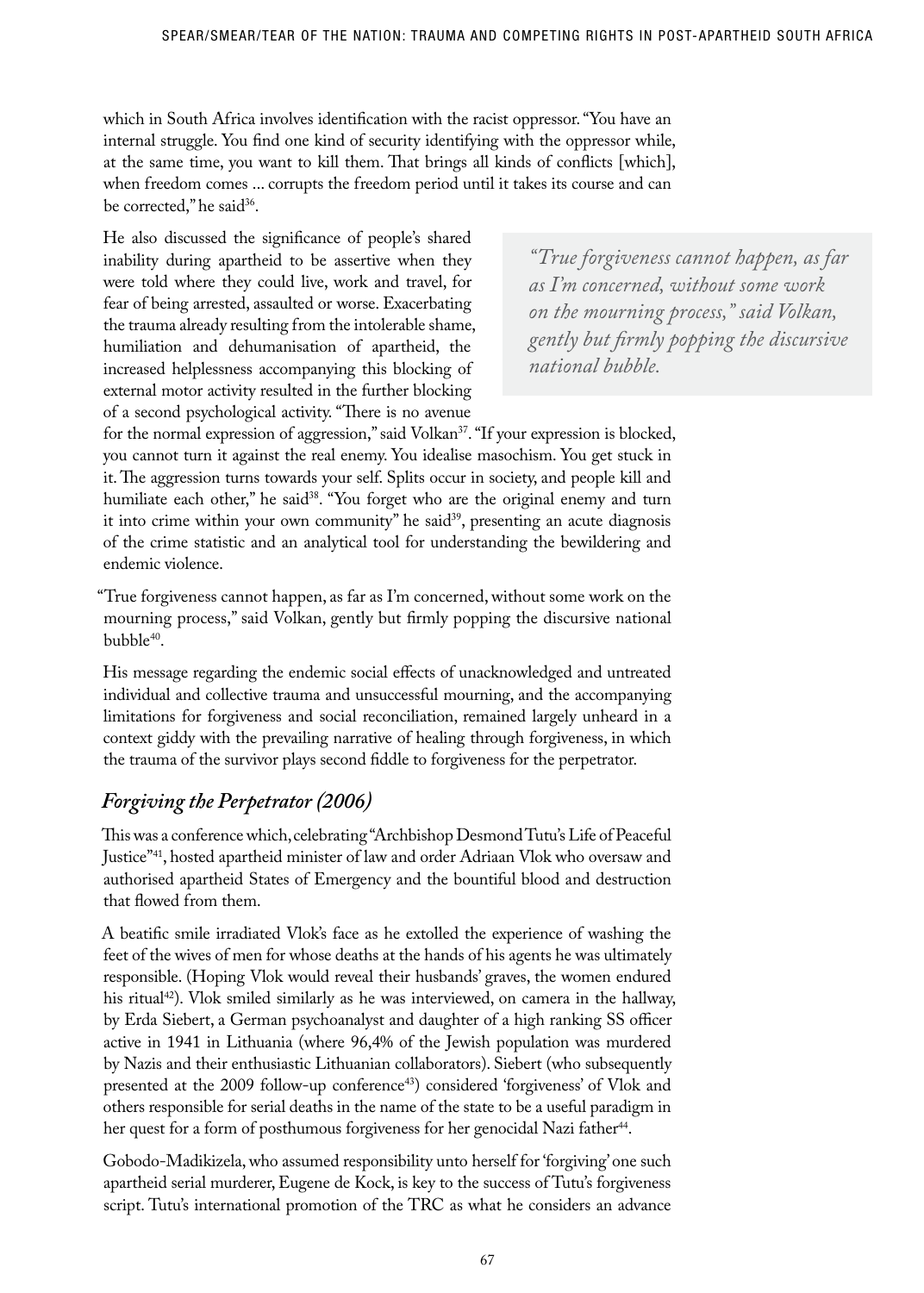in human civilization compared to Nuremberg is dependent in no small measure on being able to demonstrate the psychological healing potential for victims of letting their perpetrators off the hook. Solicited by Tutu for assistance in spinning the amnesty-as-forgiveness-as-healing-the-victim narrative, Gobodo-Madikizela duly embarked on her encounter with De Kock, recorded in *A Human Being Died That Night: A Story of Forgiveness<sup>45</sup>*, a cornerstone of the international TRC/forgiveness industry of which her conference was both an expression and a promotional tool.

Gobodo-Madikizela's professional engagement did not extend, however, to sufficient empathy for the apartheid survivor to inform anti-apartheid activist, human rights organiser and member of Khulumani Support Group for apartheid survivors Shirley Gunn – who didn't know – that Vlok would be simultaneously participating in the conference next door to Gunn's own presentation on Khulumani's post-TRC journey<sup>46</sup>. The conference's promotion of forgiveness took precedence over the trauma that could be re-experienced by the woman who Vlok had incarcerated, with her infant son, cynically holding her responsible for an act that was in fact committed by his police, on his orders – the 1988 bombing of the headquarters of the South African Council of Churches.

*Herman dismissed the merits of encouraging the victim to engage in a process of forgiveness with the perpetrator. The last thing participants in her study desired was, she said, forgiveness of the perpetrator.*

Subordinated to Tutu's, Gobodo-Madikizela's and others' spiritual wishful fantasy and defensive belief that we were to a lesser if not greater extent living a miracle, Volkan's message was trampled at the 2006 conference, leaving his warnings about the dangers of incomplete mourning unacknowledged in our public discourse.

#### *2009: Judith Herman*

The defensive narrative remained in place at Gobodo-Madikizela's follow-up conference three years later, when Judith Herman, psychiatrist and author of the seminal *Trauma and Recovery: The aftermath of violence from domestic abuse to political terror*<sup>47</sup> presented a keynote address<sup>48</sup>.

Considering both retributive and restorative justice systems, Herman discussed the comparative impunity enjoyed by two different groups of perpetrators who are difficult to bring to justice; namely, perpetrators of globally endemic sexual abuse and of human rights violations. "[W]hat would it take to hold five to ten percent of the population [who are guilty of sexual violence] accountable for serious crimes?" she asked<sup>49</sup>. "We don't have any structure which encompasses a problem on that scale. In that sense, sexual domestic violence has much in common with situations of countries emerging from dictatorships or oppressive regimes where the human rights violations were so widespread," said Herman<sup>50</sup>.

Describing a study she'd conducted with victims, predominantly of sexual and domestic violence, about what justice would look like if victims were consulted, Herman dismissed the merits of encouraging the victim to engage in a process of forgiveness with the perpetrator. The last thing participants in her study desired was, she said, forgiveness of the perpetrator. In spite of this, "public forgiveness often trumps the need of the victim ... In restorative justice, one often sees pressure on victims to forgive," she said<sup>51</sup>. "There are many reasons why the community might want to dismiss the legitimacy of victims' feelings of anger, even feelings of hatred, towards wrongdoers," she said<sup>52</sup>:

"An angry survivor is a scary person for many of us ... The righteous anger of survivors ... who insist something [is done] to right the wrongs ... is such a burden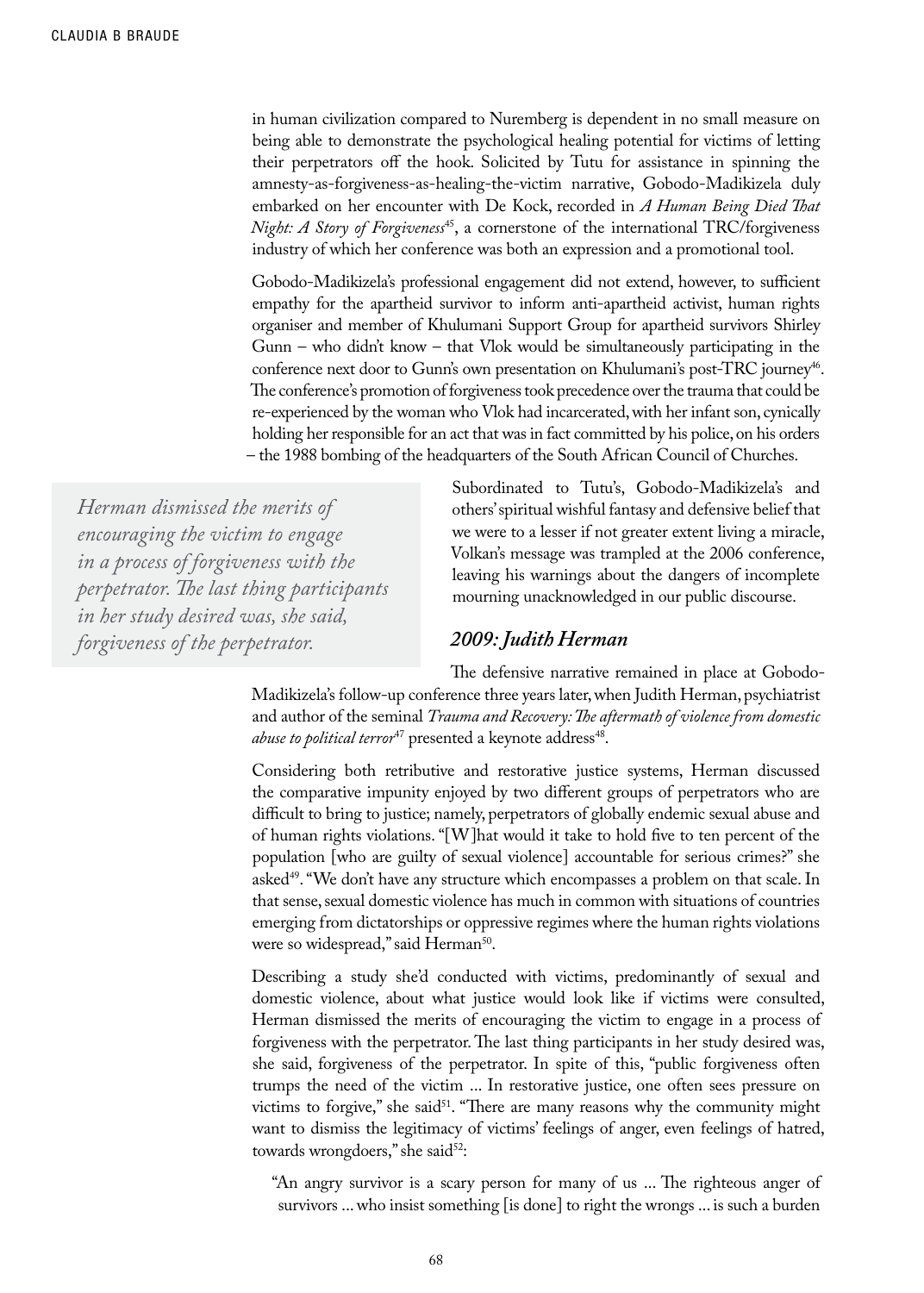*I asked Herman questions designed to rupture the complacency in the conference's discursive logic. Had we choreographed apartheid survivors into a premature posture of forgiveness? Could this be one source of the endemic violence and anger in South Africa?*

for the rest of us ... It's so much easier for us to say, 'put it in the past, let's move on; in the interests of social peace won't you get over it and not require we do something for you' ... In countries moving away from political oppression, the community needs may not be congruent with those of the victim. The community may want to move on when the victim, in contrast, has a long memory for what has happened and cannot forget so readily," said Herman<sup>53</sup>.

Informed by Volkan's input three years earlier, I asked Herman questions designed to rupture the complacency in the conference's discursive logic. Had we choreographed apartheid survivors into a premature posture of forgiveness? Could this be one source of the endemic violence and anger in South Africa?

In her response, Herman acknowledged what she considered successful aspects of the TRC, including the conditional rather than blanket amnesty provided to perpetrators ("the first thing respondents in my study wanted was acknowledgment ... What was amazing about what the TRC did ... was that at least individual perpetrators had to come forward and give some acknowledgement of the facts in exchange for amnesty"54); and the vindication it offered the survivors ("the respectful attention to survivors that was given, the chance for survivors to tell their stories ... was a huge advance over any process that had taken place in any other country" 55).

At the same time, Herman said "from the victims' point of view much more was needed":

"[T]he TRC fell short. Survivors were pressured to forgive without apology, without any effort on the part of the perpetrators to make amends or for society to really hold the perpetrators accountable in any serious way. ... [C]rimes [were] committed on a vast scale and there was no commensurate effort to hold perpetrators to account on the same scale. If that had been possible to negotiate politically, if there had been something like a victims' compensation fund in a way commensurate with the damage that had been done, then there might have been a greater ability to address the vast economic inequalities and to start to make amends to the oppressed groups in some more serious way. ... I think the premature pressure for forgiveness without apology or amends means that you are now left ... with the task of making things right and of achieving social justice in a way that lets the perpetrators off the hook. I think *for that reason you may see still a lot of pent up anger and righteous indignation that has no outlet, and that can then become dangerous"*56.

# *Failed Forgiveness (2009)*

Herman's refutation of the psychological helpfulness for victims of forgiving the perpetrator was manifestly unhelpful to advocates of the forgiveness-as-healingthe-victim narrative. Antjie Krog who, together with Tutu and Gobodo-Madikizela, is the narrative's poster child, wasted little time in attacking them. "I disagree with Claudia with why there is anger now," she said, speaking on the panel following Herman's talk<sup>57</sup>. "I think people are furious for forgiving because they thought whites would change and it would become a different country. Now that it doesn't happen, people are angry because there is nothing coming back," she said<sup>58</sup>. Ostensibly disagreeing with my speculations, Krog was in fact implicitly rebutting Herman's expertise and views on forgiveness.

Krog's work on the TRC is significantly built on the testimonies and voices of the survivors, including Calata, and especially Cynthia Ngewu, the mother of Christopher Piet, one of the murdered Gugulethu Seven, who testified at the TRC in 1996<sup>59</sup>. Krog requoted Ngewu's statement to the TRC:

"[Cynthia Ngewu] was asked after the perpetrator asked her for forgiveness, 'do you believe in reconciliation?'. 'This thing called reconciliation, if I'm understanding it correctly, this perpetrator who has killed my son, if it means he becomes human again so that all of us get our humanity back, then I agree, than I support it', said Cynthia ... Cynthia spelled out the full complex implications of the role of reconciliation in wholeness ... [,] that because the person who killed her child's humanity was affected, he was no longer human, and to forgive him would open up the possibility for him to regain his humanity, and if he regains his humanity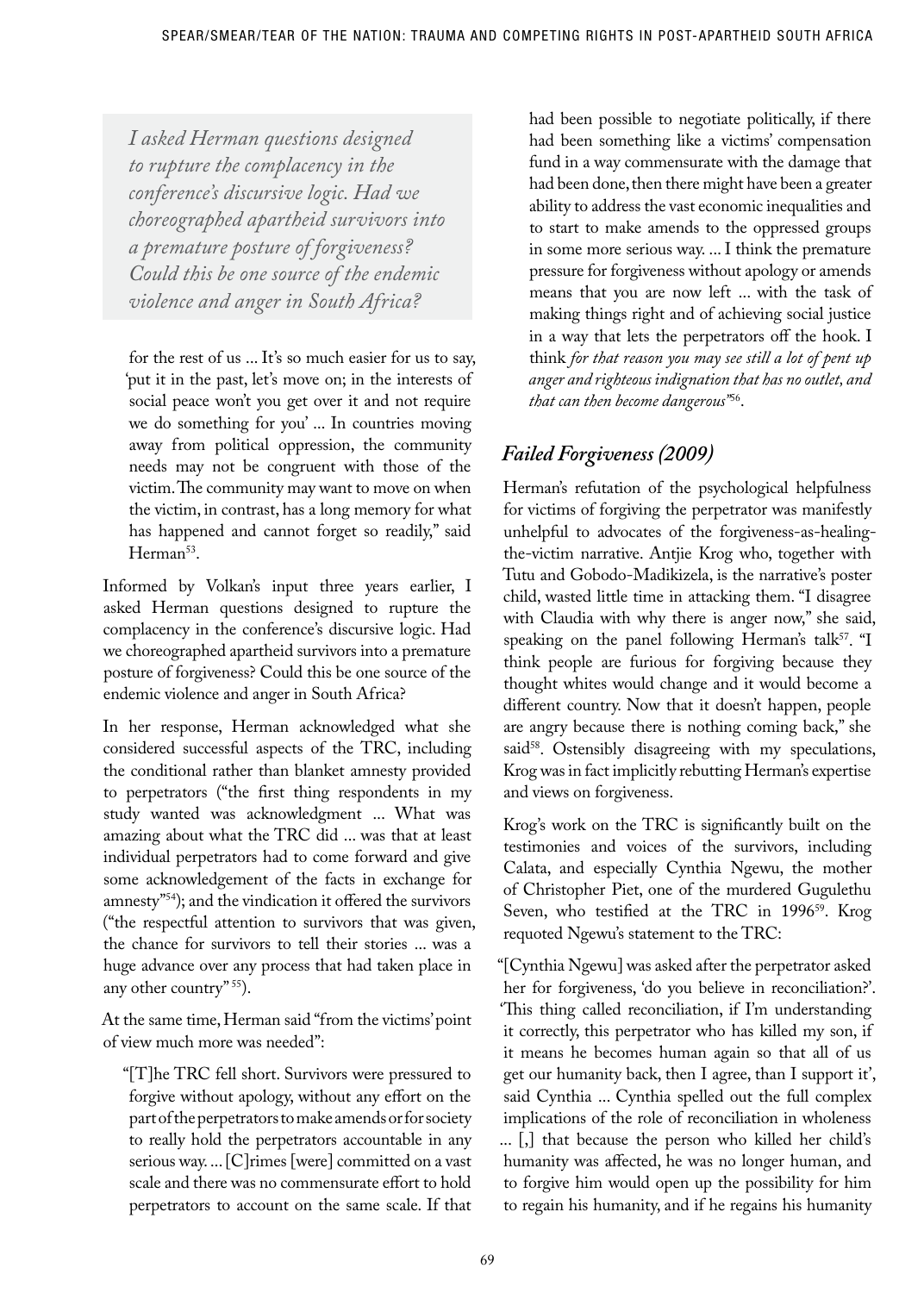it makes it possible for her whose humanity has also been affected by the killing of her son, to move towards wholeness and a full humanity again. This is a remarkable formulation ... Both Pumla and the Archbishop were busy with a new humanism, with interconnectedness ... [Ngewu's response] affirms how somebody who would be regarded as illiterate let alone unschooled in African philosophy [could] spell out this interconnectedness"60.

*... dismissing expert evidence that perhaps apartheid survivors and others might be less comfortable with forgiveness than she, Tutu and Gobodo-Madikizela would like to believe, Krog played a key role in administering the same disappearing trick on Herman as on Volkan three years previously.*

Rebutting Herman, Krog suggested that, far from being unhelpful to Ngewu's healing, forgiving the perpetrator was actually central to it. Scaffolding her communitarian thoughts on 'interconnectedness' with her interpretations of prominent African figures and writers including Nelson Mandela, Tutu, Wole Soyinka and, especially in her then recent book *Begging to be Black*61, King Moshoeshoe, Krog presented her reading of forgiveness as an indigenous African worldview. For Krog, any questioning of this communitarian 'interconnected' forgiveness constitutes a racist inability to take African knowledge and experience seriously.

Thus dismissing expert evidence that perhaps apartheid survivors and others might be less comfortable with forgiveness than she, Tutu and Gobodo-Madikizela would like to believe, Krog played a key role in administering the same disappearing trick on Herman as on Volkan three years previously. Incompatible with the grand forgiveness narrative, their respective psychoanalytic and psychiatric emphases on emotional responses to loss and grief were made to disappear the instant they addressed the conferences.

Assertions that the (predominantly black) apartheid survivor experiences trauma differently to Volkan's and Herman's subjects and others familiar from the psychoanalytic literature displaced the 'psychoanalytic' subject with the 'indigenous' subject, a substitution that ironically recalls the denials of a common humanity between blacks and whites that informed racialised colonial psychiatry. Are we still to believe, albeit now in the name of forgiveness, reconciliation and African humanism, that the (predominantly black) apartheid survivor feels trauma differently from survivors of other traumas?

There was another disappearing act built into Krog's performance: Krog obliterated Ngewu's voice even as she spoke in her name. Krog's audience couldn't know that earlier that day she'd participated in a small session on trauma with Khulumani members and Ngewu<sup>62</sup>.

Describing the still traumatic images of her son's body sprayed with bullets "like somebody spraying ants that mess up your food"<sup>63</sup> as being "still vivid to me now"<sup>64</sup>, thirteen years after her appearance at the TRC Ngewu spoke differently about forgiveness: "One of the killers ... had approached the mothers to express remorse and ask for forgiveness. But the white policeman who ordered [him] to shoot never approached the families. Because he did not apologise, and because he had not given her son a warning, Ngewu felt she could not forgive him," reported journalist Jo-Anne Smetherham. "Perhaps he didn't come to me because he is happy with his own children, not knowing the suffering he has caused me," Ngewu said<sup>65</sup>.

Reliant on Ngewu's testimony as a pillar of her forgiveness narrative, Krog "stepp[ed] into the breach"<sup>66</sup>, "trying to bring healing where none had happened"<sup>67</sup>. "'Would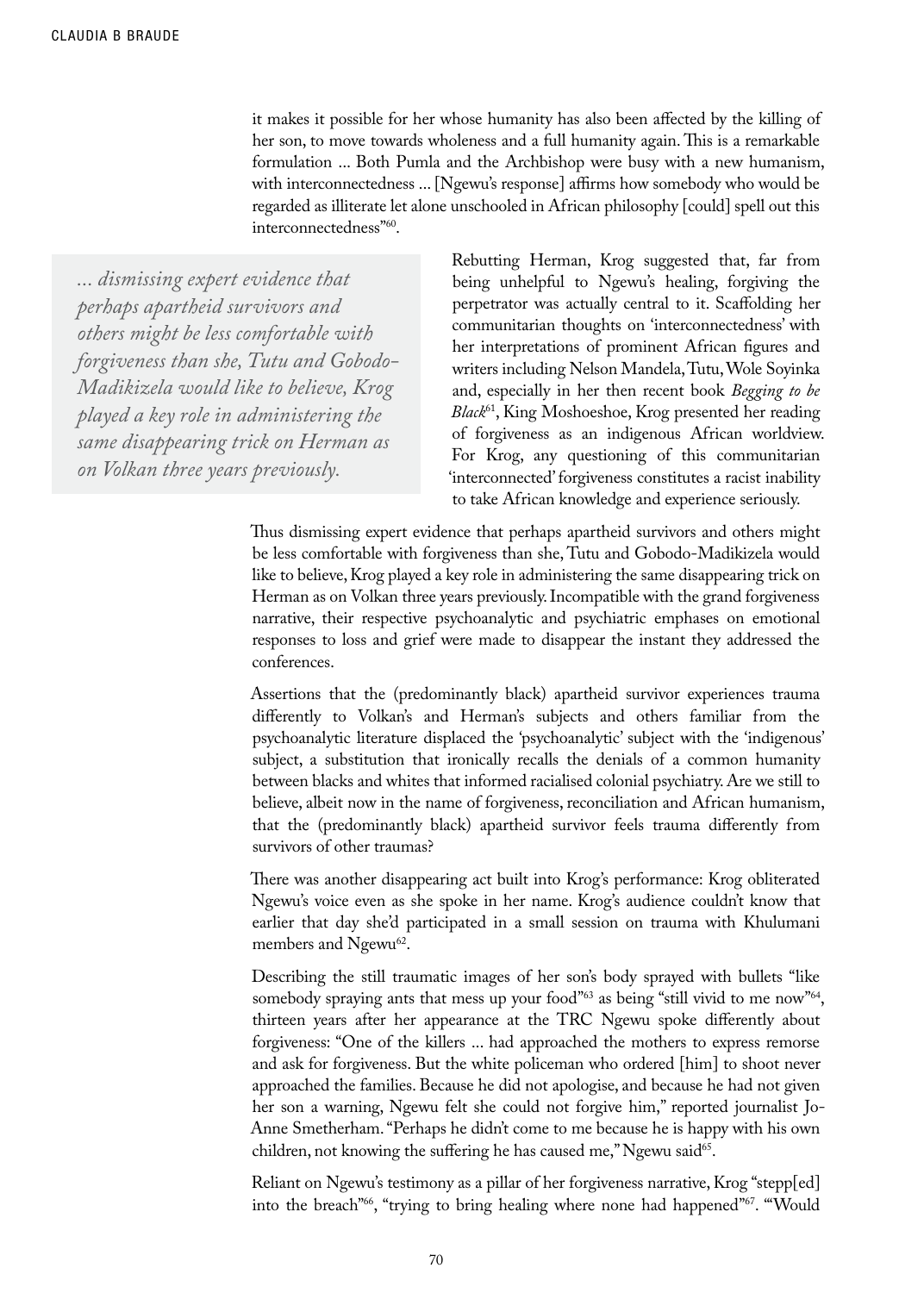it help if some other white person, in the place of the policeman, was to apologise?" Krog asked, absurdly<sup>68</sup>. Reducing Ngewu's emotional state to a simple binary of black victim/white perpetrator, Krog trivialised the experience of a grieving mother, the sophistication of whose thinking she acknowledges in other contexts. Selecting how Ngewu's testimony could usefully be instrumentalised in her own script, Krog

reiterated Ngewu's 'helpful' 1996 testimony while omitting reference to her discordant statements earlier that morning. Krog thus maintained the false impression that forgiveness was a healing experience for Mrs Ngewu, on which rested the hopeful future of a new society. Ngewu, like millions of others, is still living with the trauma, while those ostensibly concerned with their dignity and the significance of their lives and experiences talk over them and drown them out.

*... we have failed to properly address the trauma and humiliation associated with the apartheid past. Brushing it under the carpet of reconciliation instead, we have deluded ourselves the pain has gone away.* 

# *Post-TRC Transition (Phase II)*

Krog's and others' employment of Ngewu to legitimise belief in the miraculous healing powers of forgiveness and reconciliation while ignoring the literature and expertise on, and evidence of, trauma and societal mourning is not just personally disingenuous. It is socially unhelpful.

While the TRC-generated grand narrative about forgiveness and reconciliation has brought us this far down the road of our political transition, having inadequately listened to Calata and Ngewu and thousands of others who wept when they testified to the TRC (and millions more who easily could have) we have failed to properly address the trauma and humiliation associated with the apartheid past. Brushing it under the carpet of reconciliation instead, we have deluded ourselves the pain has gone away.

Malindi's cry has woken us irrevocably from this collective reverie. Justice Malala, political analyst, demarcates his cry as the moment of his own return to memory:

"Every so often something comes along that affects you so deeply, it shifts the very essence of your viewpoint. When ... Malindi ... broke down and cried..., something happened to me. The very centre of my being moved. I remembered a huge chunk of what I had put away in the deepest recesses of my mind. I remembered, I was forced to remember, that there is hurt, there is pain, there is anger and there is even hatred in my and my fellow black people's hearts about what has happened here. I remembered apartheid ... [and] that once, not so long ago, we were subhuman in this country ... that the black man was viewed as a sex-obsessed, lazy [... ], animal, really. We were not human here ... I cannot escape the raw and real pain and hurt that Malindi's breakdown in court underlined ... There is a hurt that is still not processed. There is a pain so infinitely deep and huge that the [TRC] has done virtually nothing to assuage it. To many of the people outside court this week, this pain is raw and immediate. To them, Nelson Mandela and Desmond Tutu, with talk of reconciliation, are deluded dreamers"69.

To continue to ignore the pain Malala describes is to continue to threaten the health of our constitutional democracy.

South African society sits on an important cusp, simultaneously potentially healing and dangerous. Even if it were possible to further repress the pain back under the carpet of reconciliation (it isn't), it would reappear, hitting the streets in some other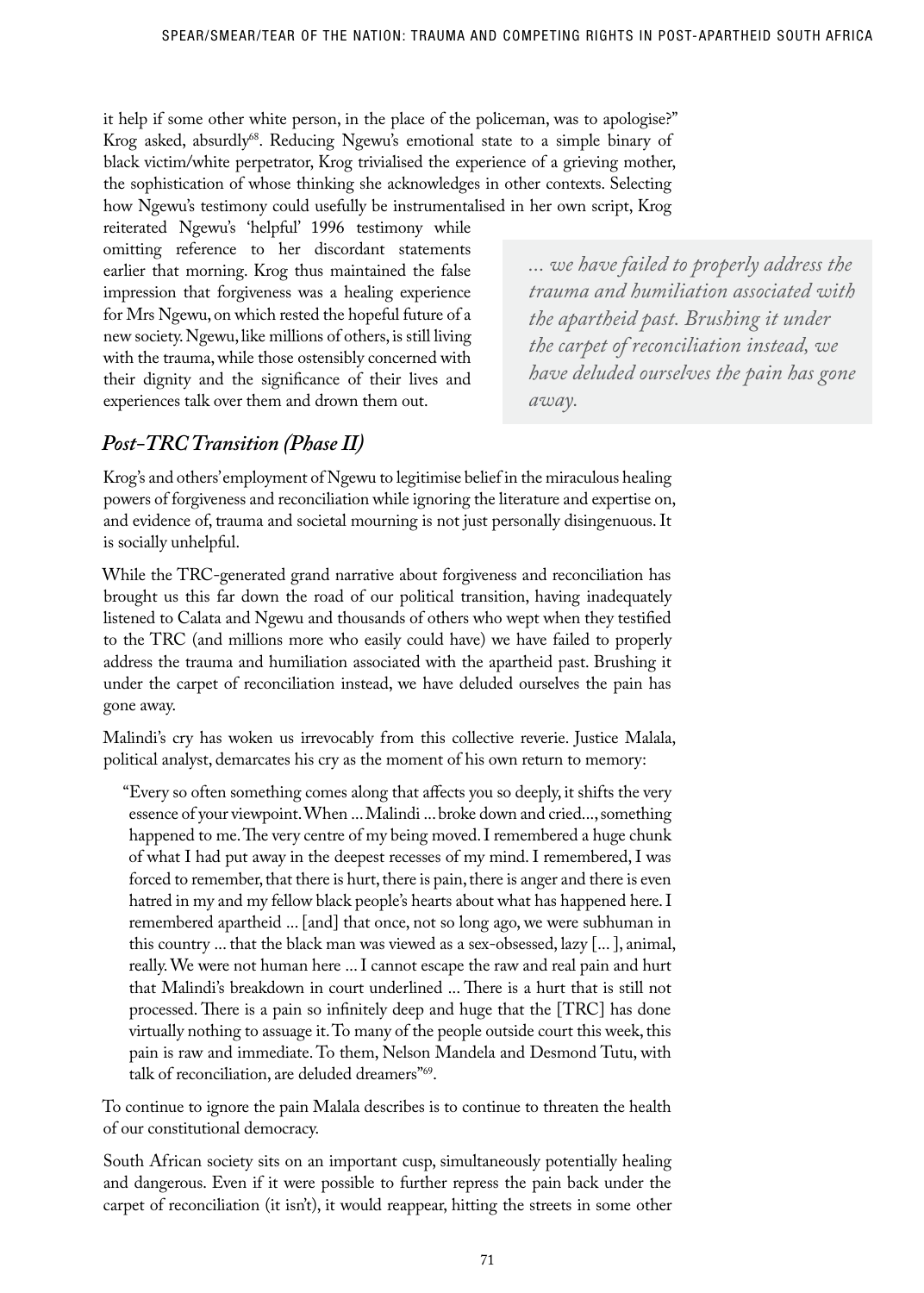form. Murray and the Goodman Gallery have served as the unwitting flashpoint on this occasion. Left unexpressed and untreated, others will necessarily appear.

We can choose, now, to break in healthy or destructive ways from the transitional narrative of forgiveness that suppressed the pain.

We can constructively clear the way to bring the individual back into the picture, and pay attention to our societal psychological wellbeing; to acknowledge, however belatedly, the extent and significance of the ongoing trauma, the fact of the incomplete mourning of the losses of the past and the resulting individual and societal problems we face. We can enable the healthy expression of people's grief, loss, pain and rage. We need urgently to formulate ways to address societal trauma and repair (reparate?) our societal tissue. Individual therapies are clearly unaffordable and unavailable. What would more group-based therapies look like? The *Spear* saga has shown us that art and culture is one key arena.

*Positioning Zuma among history's most victimised and abject people rather than as one of the most powerful people on the continent, the ANC and SACP masterfully appeal to the millions of South Africans whose dignity continues, even under their watch, to be systemically suppressed.*

Alternatively, we can continue to allow the now visible traumatic feelings of humiliation, the pent up anger and righteous indignation to remain untreated, leaving them easily harnessable for socially destabilising ends. Volkan warned that, in the hope of regaining what was lost, South Africans could develop what he characterised as entitlement ideologies. "If South African society continues to be unable to mourn healthily, and remains stuck in a perennial mourning process, political ideologies will develop around this inability," he said<sup>70</sup>.

### *Notes for the Future*

Here we need to be alert to the truth that President Jacob Zuma  $\neq$  Saartjie Baartman. Whatever undeniable humiliation he has suffered in the course of his life, however irritated he might personally be with *The Spear*'s representation of him, and however much his and others' sensitivities resulting from past racism might be reanimated by representations of exposed genitals, Murray's representation of him is *not* comparable with Baartman's life and after-life in a bottle in a European museum. When Blade Nzimande says that, were *The Spear* to "be allowed to go to Germany ... they [would be] making our president the second Sara Baartman"71, he positions Zuma – the head of a powerful political movement and country with an army and police force, who appoints people to the courts and the SABC – as a victim as powerless as an African slave woman prostituted and mutilated in nineteenth century colonial society. He and others profoundly trivialise precisely the humiliations and dehumanization in whose memory they and Zuma speak. They betray the struggle for dignity and social justice which Malindi pursued on Zuma's behalf.

Positioning Zuma among history's most victimised and abject people rather than as one of the most powerful people on the continent, the ANC and SACP masterfully appeal to the millions of South Africans whose dignity continues, even under their watch, to be systemically suppressed. Mobilising their support, they harnessed other people's real pain and humiliation to the grid of Zuma's political traction. By the time his supporters were marching on the Goodman Gallery, Zuma had entirely transformed Murray's political critique on their behalf into his own lobbying cry for their political support.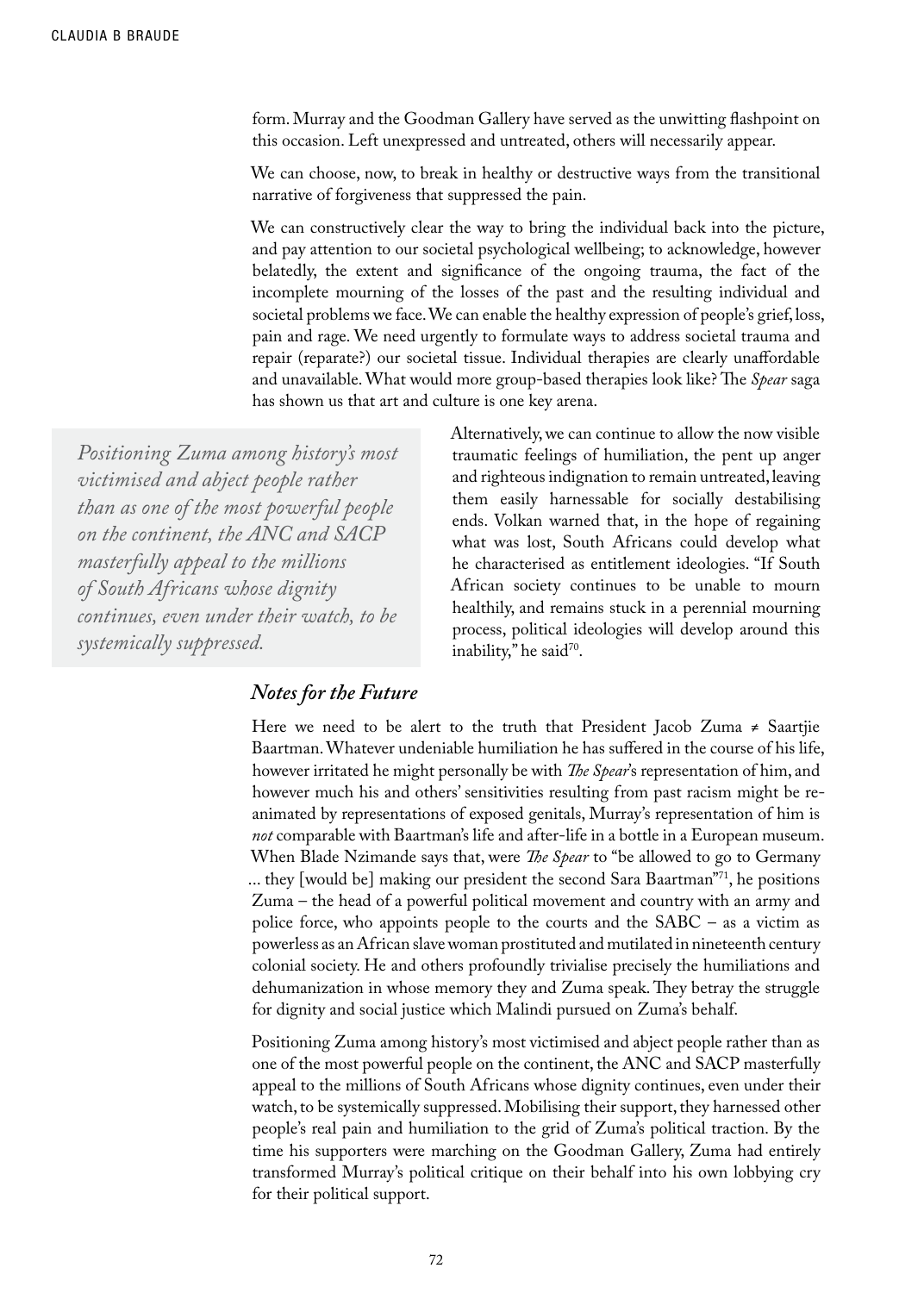The thousands of people marching on the Goodman Gallery were only partly worthy of celebration. Correctly upholding the right of the marchers to protest, the Gallery removed artworks from its street-facing windows ("BIKO IS DEAD"; "LE NOIRE IMITE LE BLANC, LE BLANC IMITE LE NOIRE ..."), replacing them with the simple statement: "THE GOODMAN GALLERY SUPPORTS YOUR RIGHT TO PROTEST".

*Was the march the healthy, cathartic expression of people's pain in the framework of a constitutional democracy that balances freedom of expression and dignity? Or was it an early indication of a new, reactive political ideology that could rip that framework apart?* 

Was the march the healthy, cathartic expression of people's pain in the framework of a constitutional

democracy that balances freedom of expression and dignity? Or was it an early indication of a new, reactive political ideology that could rip that framework apart?

Physically embodying this cusp was the phalanx of police outside the Gallery defending its representatives and building from indignant supporters, not of the local football club but of the President himself, some of whom might have supported self-described Nazareth Baptist (Shembe) Church spokesman Enoch Mthembu's call for Murray's death by stoning, who were legally marching against Murray's right to create freely.

Commenting on the divergent identities but shared conservative, violent and intolerant values of the defacers of *The Spear* Barend la Grange and Louise Mabokela (who was honoured as a national hero at the march), Professor Jonathan Jansen characterised the essence of this historical moment as constituting "not a clash of racial cultures [but] a clash of values," he said<sup>72</sup>.

More accurately, the value divide – separated by a row of police on Jan Smuts Avenue – is not simply between liberals and conservatives, but between adherents to and rejecters of the rule of law.

Marching their indignation out of court and onto the streets, Zuma supporters were openly contemptuous of South Africa's constitutional framework. "They [Murray and the Gallery] have not been interdicted by the courts. They have been interdicted by you," ANC General Secretary and SACP Chairperson Gwede Mantashe told the protestors outside the Gallery<sup>73</sup>. Having achieved through street action an outcome unlikely to have been achieved in court, they promptly withdrew the court action.

In contrast to Mantashe, Mabokela and Mthembu, others like Malala will not allow their pain and feelings of humiliation to undermine adherence to and belief in our constitutional democracy. Malala is able to allow memory to resurface while simultaneously upholding the Constitution and Bill of Rights. "To read this constitution ... is to recognise that even when we feel pain as Malindi so rawly and movingly did, the freedoms [and] dignity that we enjoy today, are enjoined in that constitution," said Malala<sup>74</sup>. "For us to enjoy all these and to continue to enjoy them, we have to acknowledge that this same constitution will allow things that pain us, things that kick us in the very heart of our being, to continue. ... I feel pain, but the painting must stay up, and the newspapers must be able to report about it," he said<sup>75</sup>.

Malala's careful balancing, now, of dignity and freedom of expression does not entail any betrayal of Baartman, the Cradock Four, the Mxenges or anyone else who fought for freedom in South Africa and who suffered grotesque brutality as a